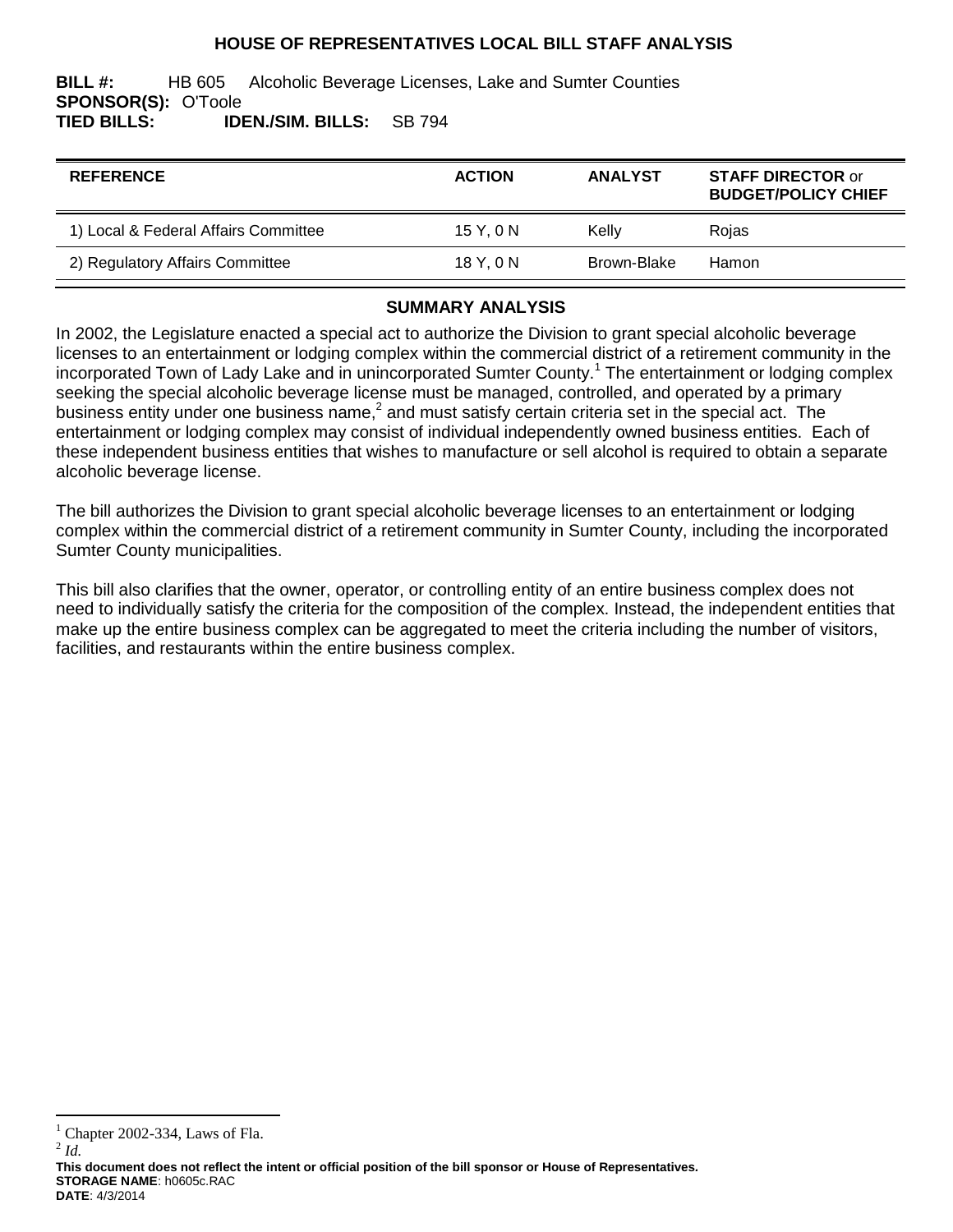#### **FULL ANALYSIS**

## **I. SUBSTANTIVE ANALYSIS**

## A. EFFECT OF PROPOSED CHANGES:

#### **Background on Alcoholic Beverage Licenses in Lady Lake and Sumter County**

Chapters 561-565 and 567-568, F.S., comprise Florida's beverage law, which requires a person or entity to obtain a license prior to engaging in the sale of alcoholic beverages.<sup>3</sup> As such, the Division of Alcoholic Beverages and Tobacco (Division) within the Florida Department of Business and Professional Regulation's is responsible for licensing the alcoholic beverage industry, collecting and auditing taxes and fees paid by the licensees, and for enforcing alcoholic beverage laws and regulations.<sup>4</sup>

In 2002, the Legislature enacted ch. 2002-334, Laws of Fla., to authorize the Division to grant special alcoholic beverage licenses to an entertainment or lodging complex within the commercial district of a retirement community in the incorporated Town of Lady Lake and in unincorporated Sumter County.<sup>5</sup> The authorization was not focused at one particular entity, but the law's designation does include two downtowns squares owned by The Villages, including Lake Sumter Landings (in unincorporated Sumter County) and Spanish Springs (in the incorporated Town of Lady Lake). <sup>6</sup>

Under the provisions of ch. 2002-334, Laws of Fla., the entertainment or lodging complex seeking the special alcoholic beverage license must be managed, controlled, and operated by a primary business entity under one business name.<sup>7</sup> The entire entertainment or lodging complex must satisfy certain criteria set in the special act, namely that it must be an entity operating an entertainment or lodging complex in a real estate development located within the boundaries, be located within an area permitted for a restaurant or lounge according to Sumter County ordinances, and have:

- (a) A minimum of 15,000 visitors must annually visit the commercial district of the retirement community;
- (b) The complex must provide meeting facilities for at least 250 persons; and
- (c) The complex must contain at least two restaurants or lounges having at least 4,000 square feet of service area equipped to serve full-course meals to 250 persons at one time.<sup>8</sup>

Each independent entity within the entire business complex does not need to individually satisfy the above criteria. Likewise, the primary business entity that manages, controls, or operates the entire business complex does not need to individually satisfy the above criteria. Instead, the independent entities that make up the entire business complex can be aggregated to meet the criteria including the number of visitors, facilities, and restaurants within the entire business complex. Each of these individual business entities that wishes to manufacture or sell alcohol; however, are still required to obtain a separate alcoholic beverage license.

Currently, The Villages has built Brownwood, a new downtown square in the incorporated City of Wildwood. The City of Wildwood is an incorporated municipality within Sumter County.<sup>9</sup> Due to the word "unincorporated" in the definition of Sumter County, Brownwood is not included under ch. 2002- 334, Laws of Fla.

 $\overline{a}$ 

- 7 *Id.*
- 8 *Id*.

<sup>3</sup> Chapters 561-565 and 567-568, F.S

 $4$  Chapter 561-565, F.S.

 $<sup>5</sup>$  Chapter 2002-334, Laws of Fla.</sup>

<sup>6</sup> *Id.*

**STORAGE NAME**: h0605c.RAC **PAGE: 2** <sup>9</sup> Economic Impact Statement, 2014 Legislative Session, HB 605.